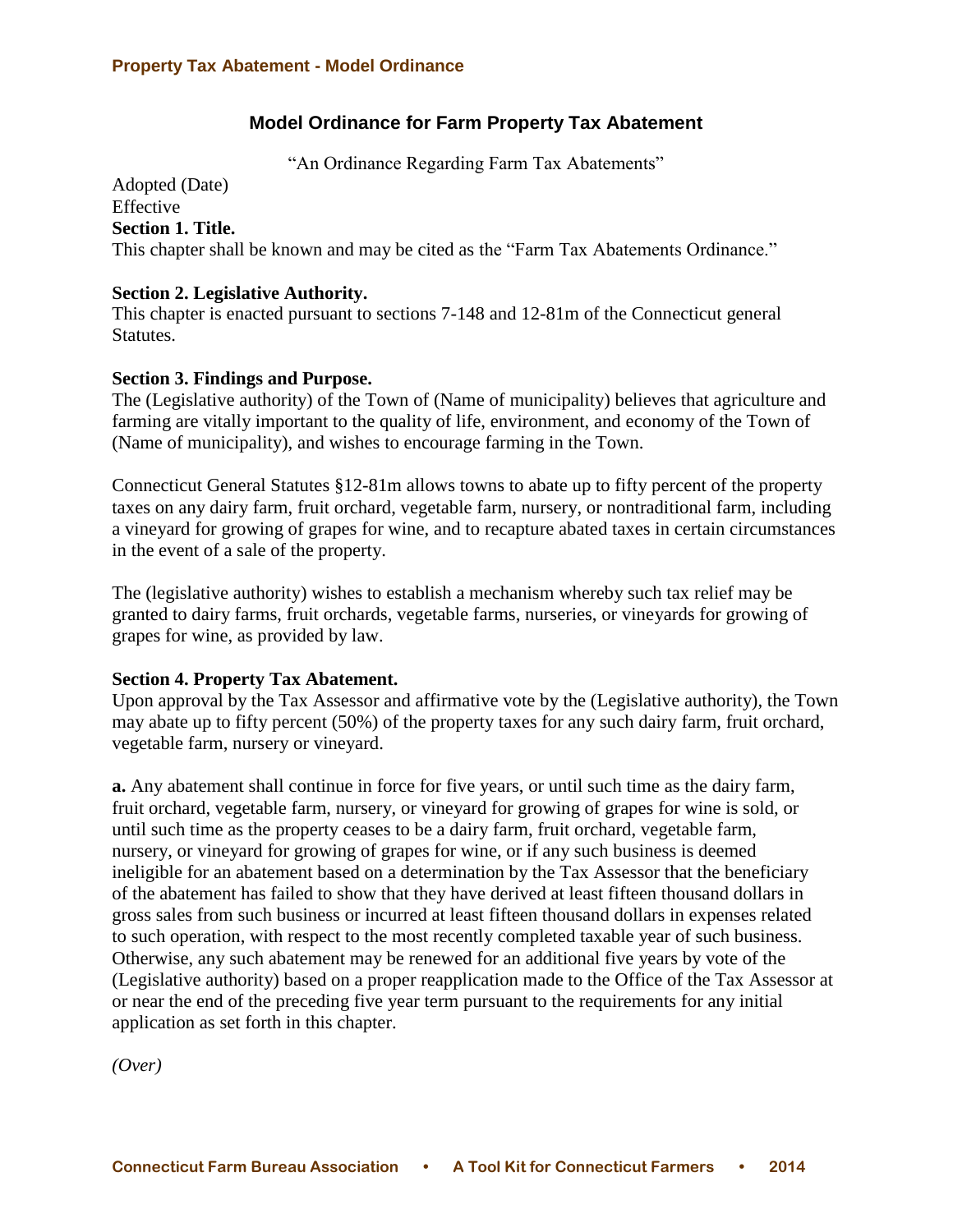### **2 Property Tax Abatement - Model Ordinance**

**b.** The property owner receiving the abatement must notify the Tax Assessor and Town Council in writing within thirty (30) days of the sale of the property or the cessation of operations as a dairy farm, fruit orchard, vegetable farm, nursery, or vineyard for growing of grapes for wine.

## **Section 5. Application for Property Tax Abatement.**

The Town of (Name of Municipality) may abate property taxes on dairy farms, fruit orchards, vegetable farms, nurseries, or vineyard for growing of grapes for wine, and recapture taxes so abated in the event of sale, in accordance with the following procedures and requirements:

**a.** Any action by the Town concerning the abatement of property taxes for dairy farms, fruit orchards, vegetable farms, nurseries, or vineyard for growing of grapes for wine, or the recapture of any taxes so abated, shall be done pursuant to Connecticut General Statutes §12- 81m, as such statute may be amended from time to time.

**b.** Any request for an abatement must be made by application to the Office of the Tax Assessor of the Town of (Name of municipality) by the record owner of the property, or a tenant with a signed, recorded lease of at least three years, which lease requires the tenant to pay all taxes on any dairy farm, fruit orchard, vegetable farm, nursery, or vineyard for growing of grapes for wine, as part of the lease.

**c.** In order for an abatement to apply for the tax year beginning (Date), the application must be submitted no later than (Date). For any tax year thereafter, the application must be submitted by October 1 of the preceding year.

**d.** An abatement is only available for dairy farms, fruit orchards, vegetable farms, nurseries, or a vineyard for growing of grapes for wine. The applicant must provide the Assessor with evidence to support the status of the property as a dairy farm, fruit orchard, vegetable farm, nursery, or a vineyard for growing of grapes for wine. In determining whether a property is a dairy farm, fruit orchard, vegetable farm, nursery, or a vineyard for growing of grapes for wine, the Assessor shall take into account, among other factors: the acreage of the property; the number and types of livestock, vegetable production, fruit trees or bushes on the farm; the quantities of milk or fruit sold by the facility; the gross income of the farm derived from dairy, nursery, vegetable, or orchard related activities; the gross income derived from other types of activities; and, in the case of a dairy farm, evidence of Dairy Farm or Milk Producing Permit or Dairy Plant or Milk Dealer Permit, as provided by Connecticut General Statutes § 22-173. All residences and building lots are excluded, but any building for seasonal residential use by workers in an orchard which is adjacent to the fruit orchard itself shall be included.

**e.** In addition to the aforementioned evidence that must be submitted to the Assessor, the applicant must also provide a notarized affidavit certifying that the applicant derived at least fifteen thousand dollars in gross sales from such eligible business or incurred at least fifteen thousand dollars in expenses related to such operation, with respect to the most recently completed taxable year of such business. For purposes of this Chapter, such eligible business" shall cumulatively include all properties upon which an individual entity is doing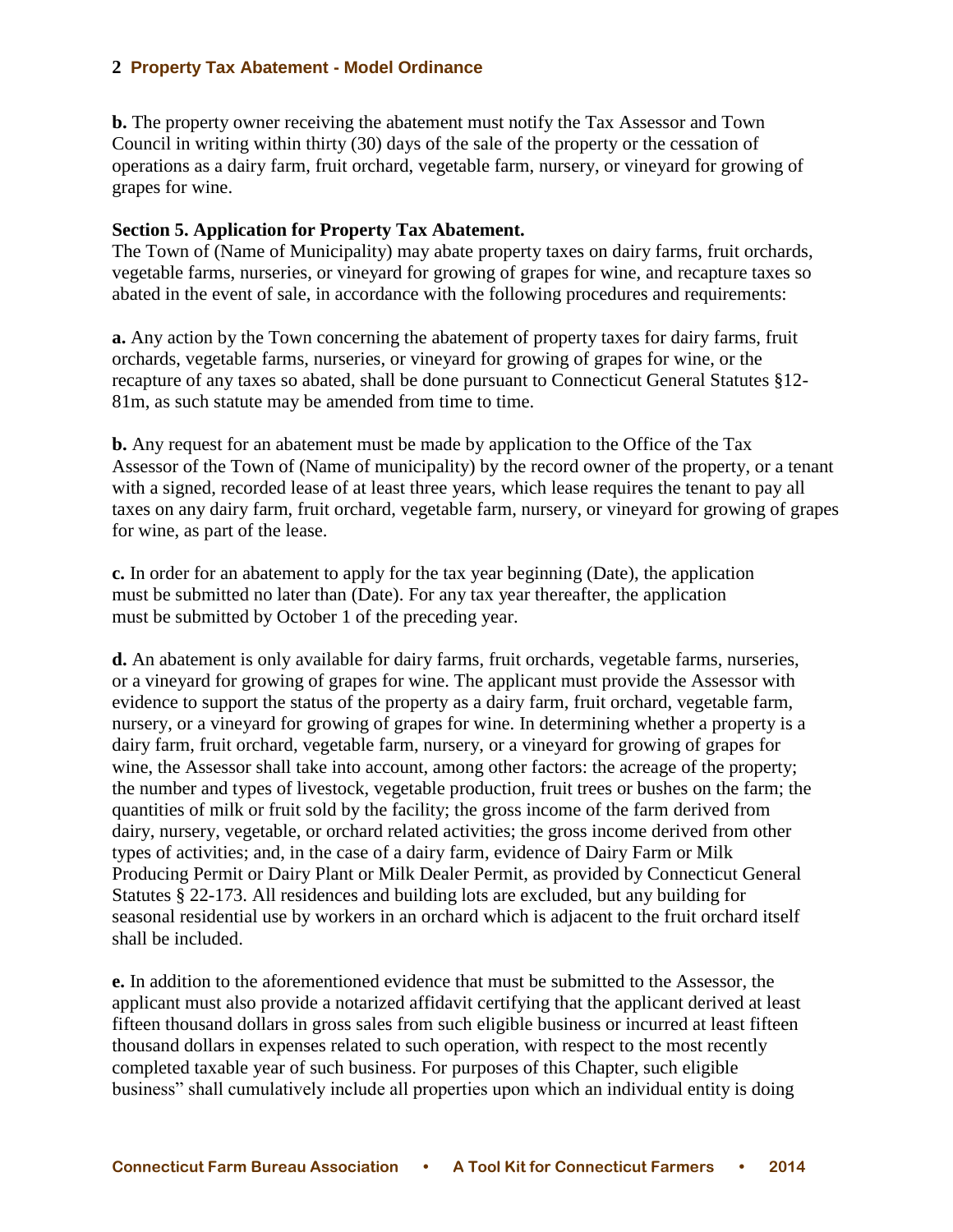#### **Property Tax Abatement - Model Ordinance 3**

business as a dairy farm, fruit orchard, vegetable farm, nursery, or a vineyard for growing grapes for wine, otherwise, any such abatement shall be denied.

Subsequently, in order to retain any such abatement, within thirty days of each annual assessment date in the Town of (Name of municipality), the applicant must provide such notarized affidavit certifying that the applicant derived at least fifteen thousand dollars in gross sales from such business or incurred at least fifteen thousand dollars in expenses related to such operation, with respect to the most recently completed taxable year of such business. Otherwise, any such abatement shall be terminated by the Assessor with notice to the (legislative authority).

### **Section 6. Recapture.**

Upon sale of the property, and subject to the authority of the (legislative authority) per this chapter to waive any such payment, the property owner must pay to the Town a percentage of the original amount of the taxes abated, pursuant to the following schedule:

Number of Years Sale Follows Abatement Percentage of Original Amount of Taxes Abated for Given Tax Year Which Must be Paid

More than 10 years, 0% Between 9 and 10 10% Between 8 and 9 20% Between 7 and 8 30% Between 6 and 7 40% Between 5 and 6 50% Between 4 and 5 60% Between 3 and 4 70% Between 2 and 3 80% Between 1 and 2 90% Between 0 and 1 100%

**a.** Upon affirmative vote by the (legislative authority), the Town may waive any of the amounts which would otherwise be owed pursuant to the foregoing recapture provision if the property continues to be used as "farm land," "forest land," or "open space," as those terms are defined in Section 12-107b of the Connecticut General Statutes, after the sale of the property. **b.** The taxes owed to the Town pursuant to the recapture provisions of this chapter shall be due and payable by the record property owner/grantor to the Town Clerk of (Name of municipality) at the time of recording of her/his deed or other instrument of conveyance. Such revenue received by the Town Clerk shall become part of the general revenue of the Town. No deed or other instrument or conveyance which is subject to the recapture of tax, as set forth herein, shall be recorded by the Town Clerk unless the funds due under the recapture provisions herein have been paid, or the obligation has been waived pursuant to the immediately preceding subsection herein.

**c.** The Tax Assessor shall file, not later than 30 days after abatement is approved by the (legislative authority), with the Town Clerk, a certificate for any such dairy farm, fruit orchard, vegetable farm, nursery, or vineyard land that has been approved for a tax abatement, which certificate shall set forth the date of initial abatement and the obligation to pay the recapture funds as set forth herein. Said certificate shall be recorded in the land records of the Town of (Name of municipality). *(Over)*